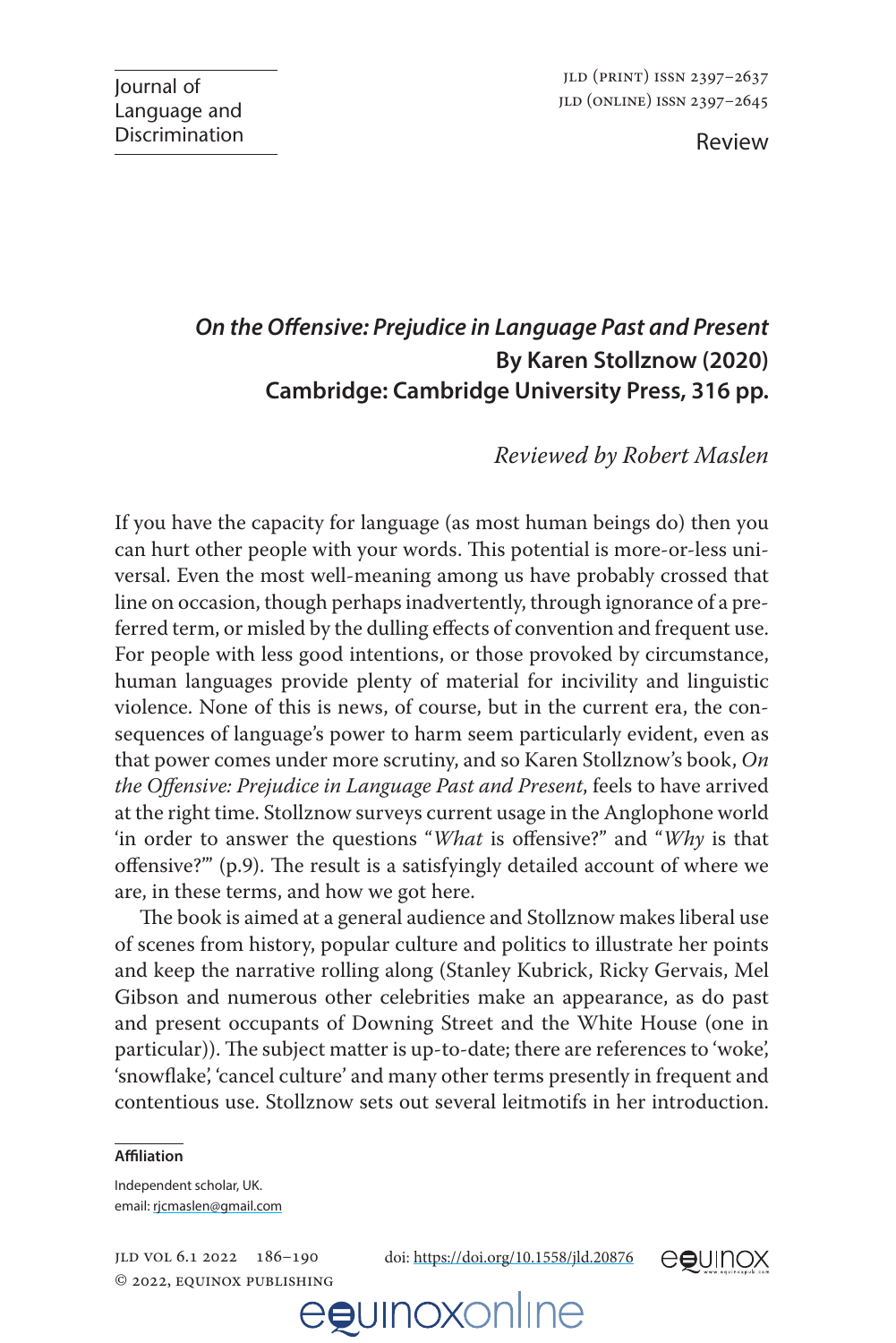For example: prejudices overlap (race and religion, for instance); they are also sometimes difficult to identify as prejudices at all, if you have not experienced them; offence can be deliberate or inadvertent; what is offensive – and what is not – changes with time, through the processes of amelioration, pejoration and what Stollznow calls the 'euphemism treadmill', which turns well-meaning euphemisms into insults; and finally, 'people who are discriminated against are the authorities on their own discrimination' (p.3).

With those principles in place, each chapter addresses a specific area of discourse, surveying the social and historical background to offensive language currently in circulation. Chapter 1 deals with race. Stollznow explores the assumptions that underlie offensive racial language –generalised group identity coupled with negative associations – which will become another general strand of her analysis, since these are characteristics that apply to virtually all prejudicial discourse. She looks at the role of colonialism and slavery in the development of current offensive language, and the process by which some language is reclaimed by its targets (the N-word being the key example). Stollznow also examines linguicism (that is, prejudice against a language itself; see Jones *et al.* 2019 for an analysis of the consequences of such prejudice in the US court system).

Chapter 2 examines sexist language against a background that ranges from assumptions of male superiority in the Old Testament (OT) to more recent debates about default pronouns, toxic masculinity, gender identity and transphobia. This flows logically into language relating to sexual orientation (Chapter 3). After a customarily entertaining set-up concerning Oscar Wilde, Stollznow considers the persisting hetero-normative background to pervasive homophobia. Again, there is reference to the OT, and familiar slurs are put in their respective historical contexts. There are brighter aspects to this chapter, particularly discussion of the reclamation of 'queer', the wit of polari, and the discovery (for this reviewer) that there was once such a group as 'the lavender panthers.' The discussion of one Native American culture's conception of a person's 'two-spirit' dual sexuality is also very affecting.

 Chapter 4 looks at the language of anti-Semitism and anti-religious prejudice. Stollznow outlines the history of scapegoating, generic slander and negative myths pertaining to Jewish people. This broadens into an account of offensive language against other religions, highlighting the role of visual caricatures, the pejorative use of stereotypical first names, the effect of the 'war on terror' on Muslims, the pressure on religious minorities to integrate, and the power of leaders to polarise their populations for political purposes.

# egunoxonline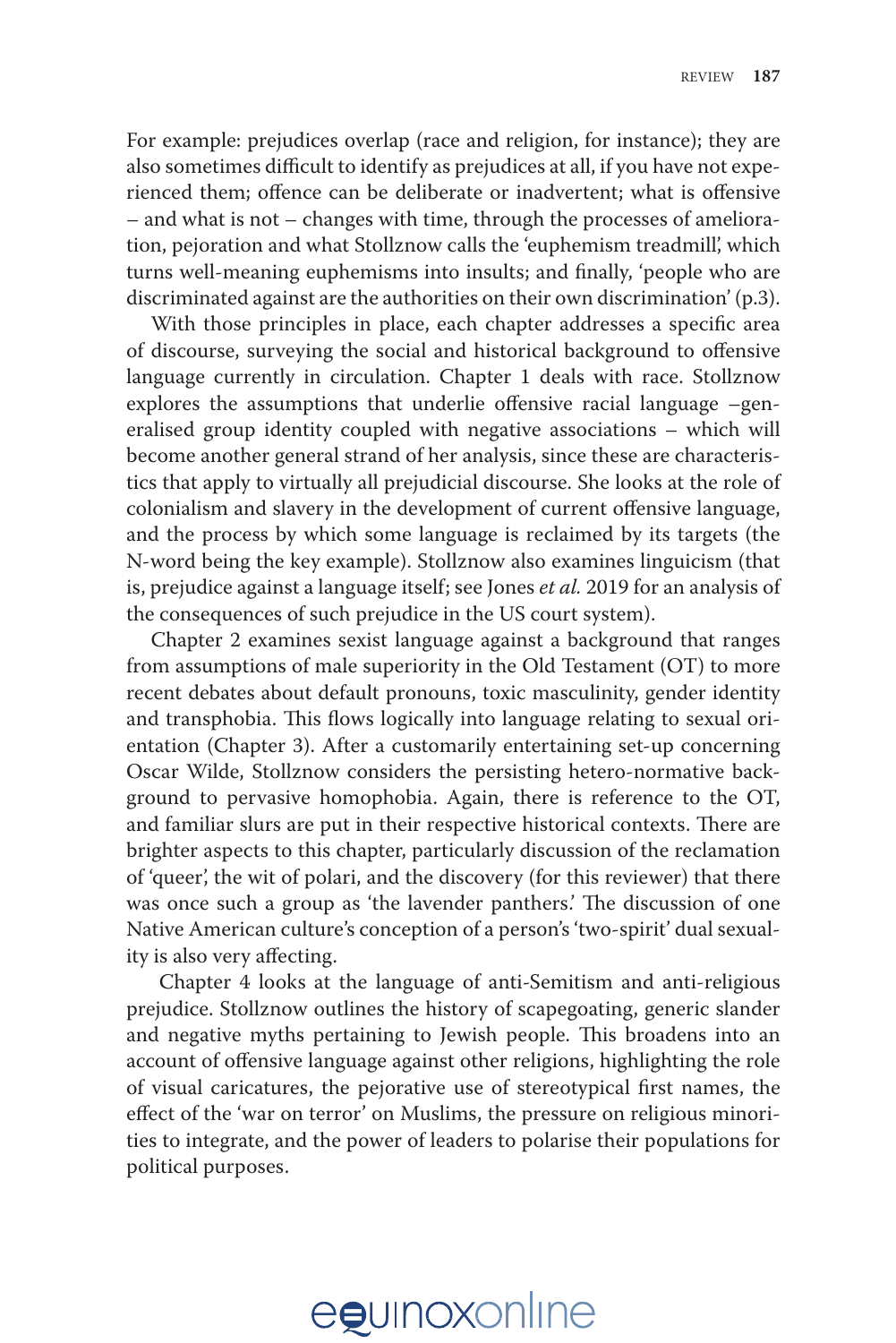Chapter 5, which addresses offensive language pertaining to mental illness, learning disabilities, physical disabilities and ill health, includes perhaps the clearest example of the 'euphemism treadmill': the slippage of 'special' from attempt to de-stigmatise to outright insult. Other points of note are linguistic ableism, the fluid nature of insulting/acceptable language, and the importance of allowing people to choose their own designations. Discussing appearance (Chapter 6), Stollznow observes the overlap between what we insult and what entertains us, that is, the 'freak show' element of 'Lookism'. She makes the important point that appearance plays a part in many of the prejudices previously discussed. There is a moral aspect to the beauty-good/ugliness-bad assumption that also applies elsewhere, since to insult (deliberately) involves an intrinsically moral presumption. Thus, an overweight person might be presumed blameworthy, a thin one virtuous. The male gaze, clothing, social media and the tyrannous pressure society puts on us to conform, are also examined here.

Appropriately, Stollznow turns to age in her final chapter (7). She notes that the universality of ageing makes us underestimate ageism. Words like 'old', 'elderly', 'retiree', and so on, carry with them potentially prejudicial assumptions we might not sufficiently question. Older people, like other victims of prejudice, internalise negative stereotypes and come to see themselves as seen. They are patronised by benevolent ageism (think of Hannah and Nonno in *Night of the Iguana*) and hackneyed terms like 'spry', infantilised by elder speak, the royal 'we', and diminutives like 'young lady', resulting in a sense of isolation and powerlessness. In her conclusion, Stollznow returns to the importance of empathy, reminding us that this is not just a compendium of offensive language, but also a guide to help us recognise it when it is not so obvious, and give us alternatives, so we can choose better ways to talk.

This is a laudable aim, and though there are opposing views – that being insulted is part of life and you had better just toughen up and get used to it; that sensitivity to offensive language equates to infringement of freedom of speech – it surely keys into something universal, akin to what C.S. Lewis described as 'some kind of Law or Rule of fair play or decent behaviour or morality or what ever [sic] you like to call it' (Lewis 2012/1942:4) about which people can broadly agree. That 'Law or Rule' may get mightily obscured by the hard business of living, but it is something any one of us can recognise, at least in the sense of how we would like things to be for ourselves. I would argue that the chief virtue of Stollznow's book is not in its content per se, which is mostly familiar, but in the fact of her having collated it; the effect of reading *On the Offensive* is cumulative. Though most readers will know most of the language in it, to encounter it all in one

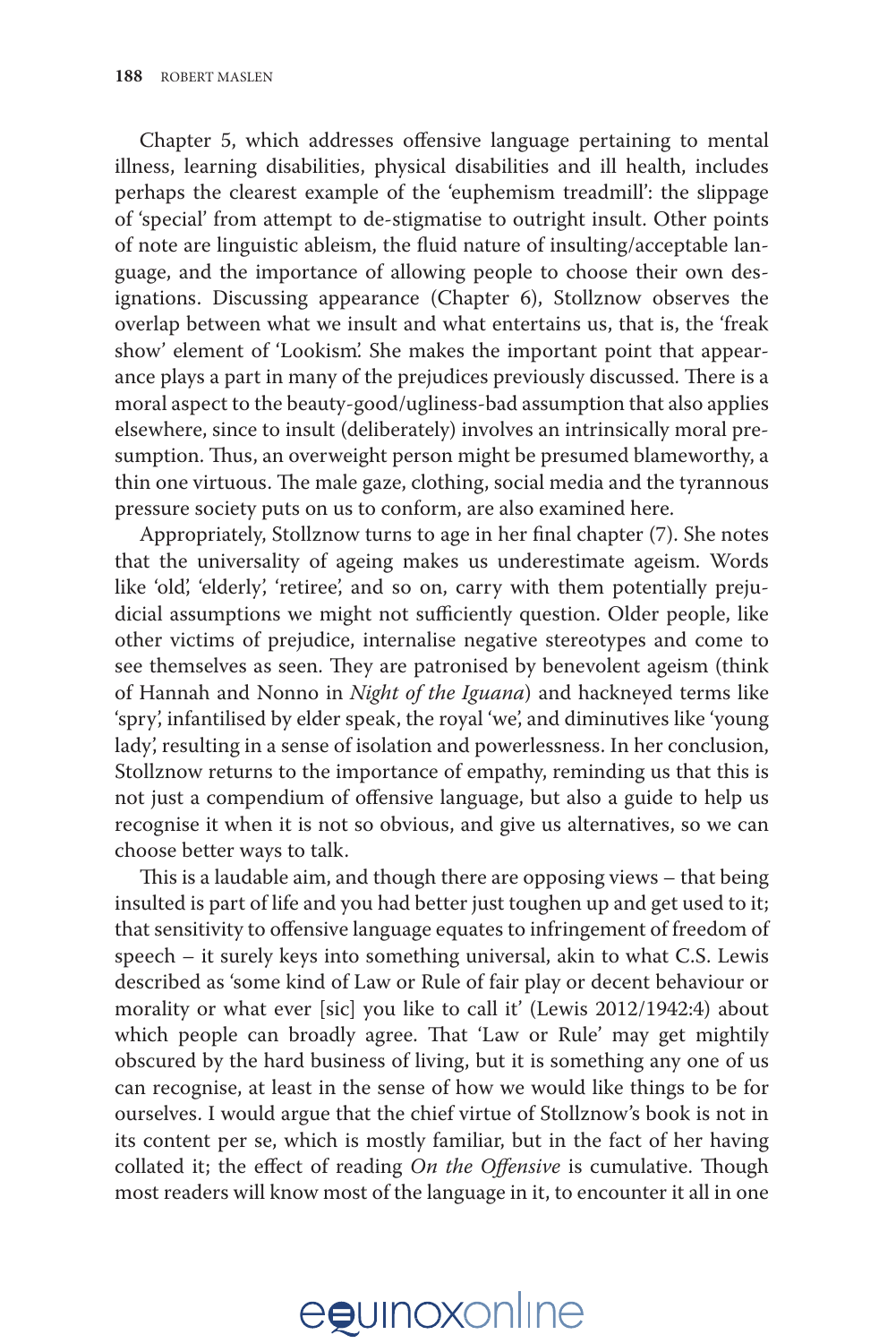go is to experience a kind of critical mass of recognition – not just of the material, but of its significance – the effects of which dwell after reading. It equips its reader with an informed sensitivity not just to slurs and hate speech, but to the labels, stereotypes, myths and generalisations that, often without our noticing, institutionalise prejudice.

Metaphor provides perhaps the most striking example of the kind of language Stollznow is hoping to make us sensitive to. Nothing stigmatises, others, dehumanises, or kills the potential for empathy like the right (or wrong) metaphor. And nothing does all those things more powerfully than an animal metaphor. Again and again in this book we see examples of human beings conceptualised as animals – a conceptualisation that we know, historically, leads to the most terrible consequences. 'Pig', 'bitch', 'cockroach' – these words no doubt carry sufficiently strong associations to need no further elucidation. There are other metaphors, of course, and some are positive. It is a matter, as Stollznow says of our use of language more generally, of noticing, then choosing.

This book appears at a time when the theme of free speech is much debated, not least in academia, and in one sense it can be seen as a contribution to this debate (if not regarding the rights and wrongs of mutual left-right cancellings, safe spaces and so on, then certainly in terms of how debate itself should be conducted, and which lexicons it should and should not draw on). It is informed by the same ethical imperative that has recently driven a number of scholarly disciplines to put their houses in order on the subject of race and equality. (For a current example from linguistics, see Charity Hudley *et al.* (2020).) In terms of the field(s) it contributes to, *On the Offensive* is broadly a socio-linguistic text, but it is relevant to other subjects, too – historical linguistics, pragmatics, sociology, and social policy, for example. It would also be a useful addition to professional training aimed at speaking to or communicating with the public.

But *On the Offensive* is ultimately a 'trade' book; it is aimed above all at a popular audience. It encourages a sensitivity to language in those who do not think about that kind of thing for a living. And in an era of extreme demagoguery and a profoundly manipulated and degraded public discourse, it is to be hoped it finds the broadest audience possible. Among that audience – one can but dream – might be our politicians and their spin doctors, some of whom seem these days to rely almost exclusively on the jeer to get their point across. The degradation of language, Stollznow reminds us, is at the root of mass murder, torture, segregation, war and genocide' (p.254). She answers the voice of the macho bozo with a book that is, in effect, an exercise in goodwill. A poet cautioned us: 'All wanderers and beggars come from Zeus', and there is something of that spirit in

# egunoxonline